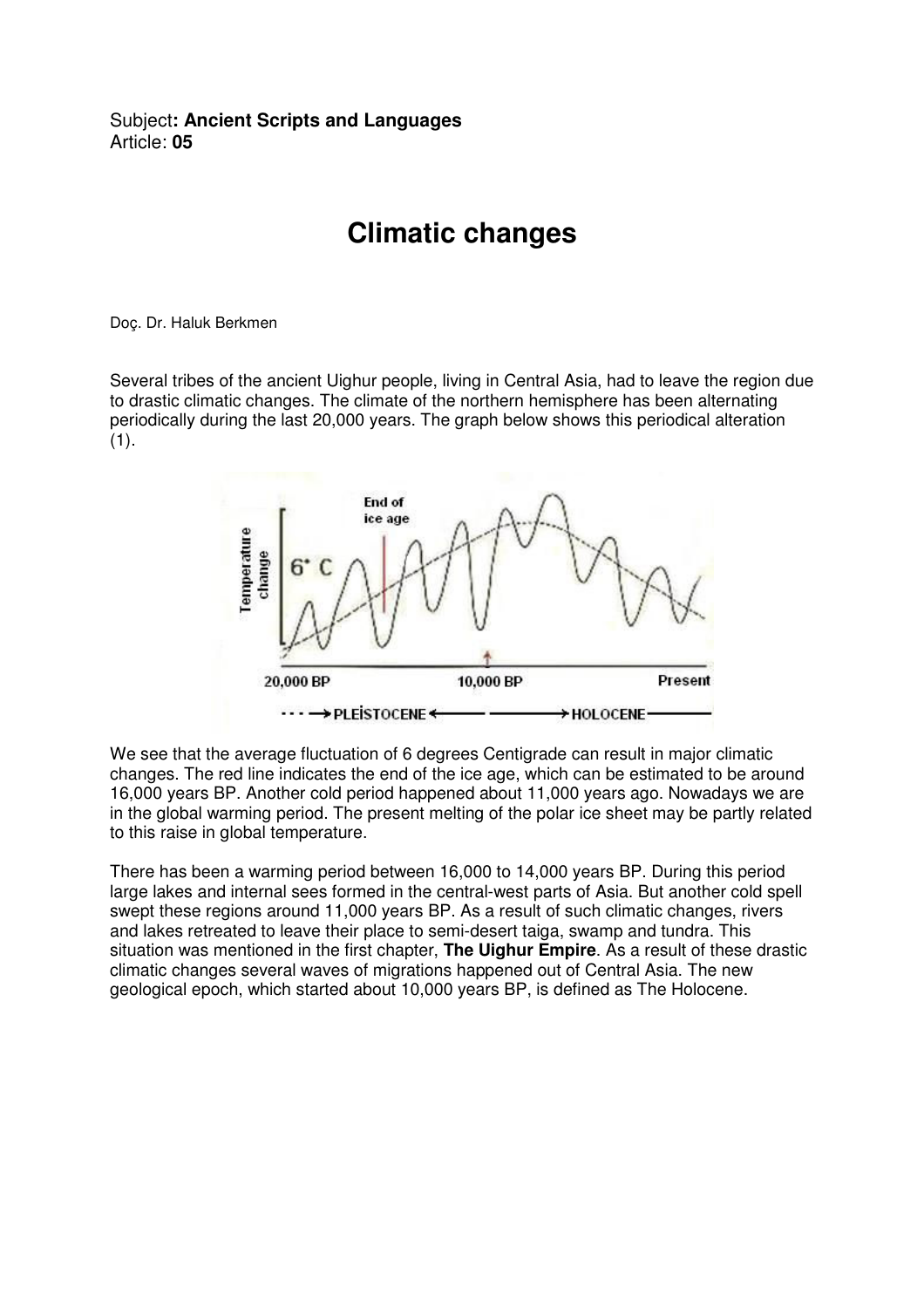

 The ancient topography of west-central Asia is shown in the left side of the map above (2). There were many lakes and even huge internal sees in this region. The Black Sea had a connection to these internal lakes. This map is also supporting William Ryan and Walter Pitman (Chapter 1, Ref: 4) who claim that a flood came from the west into these regions.

Most of the internal lakes and rivers are dried-up nowadays and only the Aral and the Balkash lakes as well as some large rivers are left behind. The name of this region was **Oq-Uruq** (shown on the map) in the early times and today it is Okruk. Present day Okruk region is shown in red in the small map of Russia. The adjacent region is shown in yellow, where the Ob River flows. The Aral Lake is shown on the lower-left side of the map on the right hand side.

Oq-uruq (Okh-urugu) means "the Ok settlement" (see **The Asiatic Scythians**) and the Ob River was probably called Ok. The present name "Ob" is the result of a linguistic shift from a velar "k" to a labial "b". The people living in these regions speak the Ob-Ugric languages, which belong to the Finno-Ugric and Ural-Altaic language groups. The name Ural stems from the Ural Mountains, which are considered to form the natural boundary between Asia and Europe. We see that the name of these mountains is formed of Ur, being the ancient word for "settle" and Al, meaning "take" in Turkish.

The ancient vast Ok-Uruk region is split into small autonomous Oblasts and Okrugs. Oblast is the Russian word standing for "area", "district" or "region". The people in the Okruk region call themselves the Khant and the Mans. The name Khant is probably related to Khang, which is the title given to all Eurasian rulers. We find the following titles in Eurasian:

**KHANG**: Early title for "ruler" in the proto-language. **KAM**: Central-Asiatic spiritual leader and Shaman person. **KAGAN**: Ancient Turkish and Mongol ruler. **HAKAN**: Turkish ruler of the Ottoman Empire. **HUANG**: Title of the Chinese emperor. **WANG**: King of the Chinese kingdom. **TARKAN**: Central-Asiatic and ancient Bulgarian ruler. Also found in Hittite. **KUNG**: King in Swedish. **KÖN**İ**G**: King in German And finally **K**İ**NG** in English.